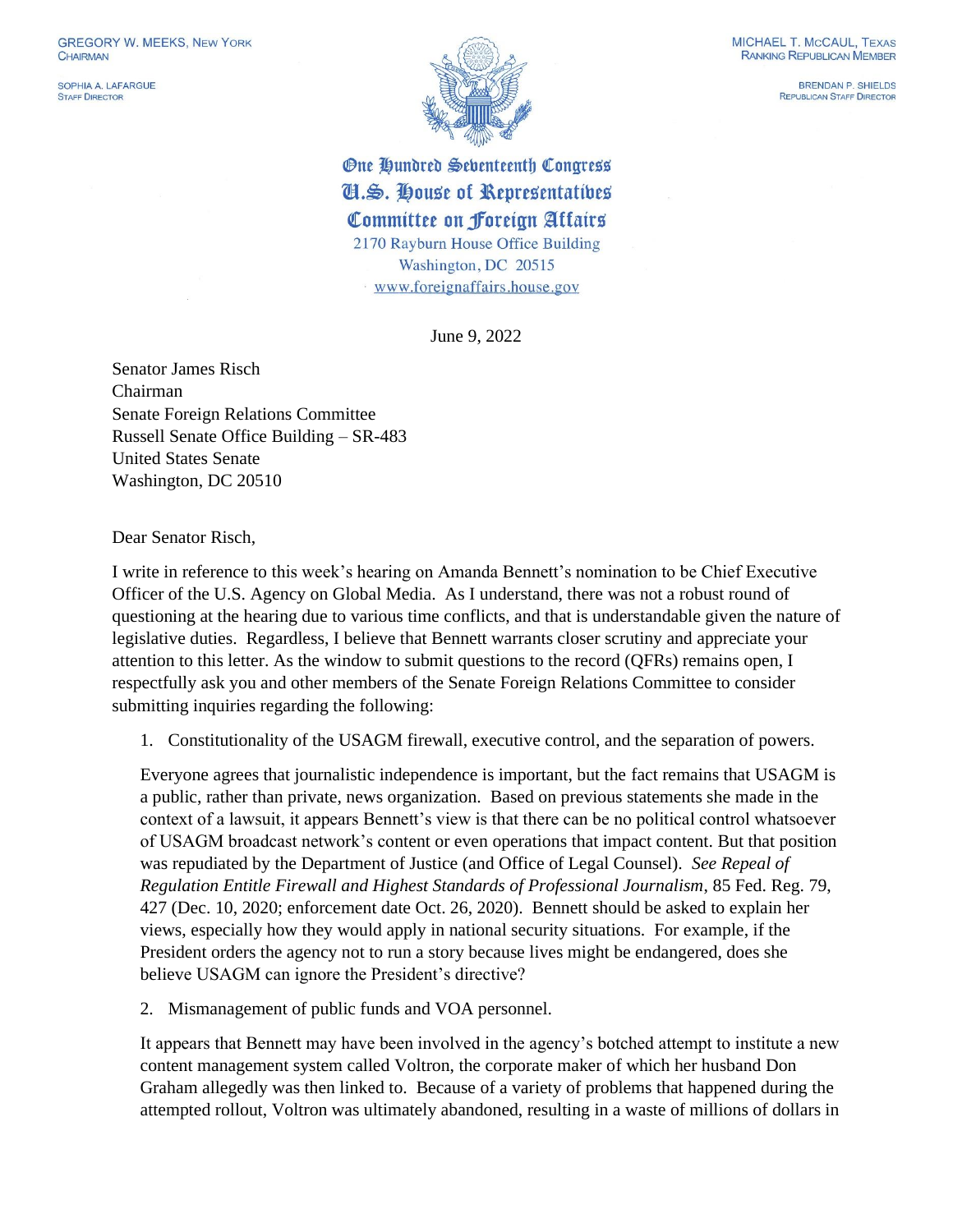taxpayer funds. Bennett should be asked about her role in the Voltron debacle, and furthermore why she should be trusted as a responsible steward of public funds, given her allegedly questionable judgment in the past.

Additionally, Bennett was repeatedly made aware of improprieties in the functioning of the Voice of America's (VOA) Persian Service and allegedly did nothing to correct them. Improprieties included reports of biased coverage, fiscal mismanagement, and instances of employee harassment and intimidation. Bennett was also allegedly obstructionist in reviews of VOA functioning (multiple services) by both external institutes and the State Department's Policy Planning Staff. These matters, too, should be probed.

3. Security lapses during her previous tenure.

In 2020, the private law firm McGuire Woods conducted a thorough analysis of security lapses at USAGM and found that many of them happened under Bennett's tenure. Bennett should be asked why she did nothing to prevent the lapses, what her general views of the McGuire Woods report are, and why lawmakers should not expect that additional lapses will not continue to happen if she is confirmed. After the Office of Personnel Management and the Office of the Director of National Intelligence issued reports regarding serious failings in the agency's security clearance and classified access procedures, the agency's security vetting capacity was transferred to another federal entity. Bennett should be pressed on her responsibility for causing this transfer and asked what concrete steps she will take to fix the problems.

4. Issuance of J-1 visas.

Whistleblowers have come forward with information detailing that J-1 cultural "exchange" visas were being used at USAGM to allow foreign nationals to take jobs that American citizens with cultural and language expertise could have filled. Bennett should be asked whether she supports the issuance of J-1 visas and, if so, why the normal I visas for journalists would not be more appropriate.

5. Biased news coverage, lack of consequences, and agency morale.

Given that the agency ran what amounted to Biden campaign endorsements in the past (see [https://www.politico.com/video/2020/07/30/voas-urdu-service-biden-video-082274\)](https://www.politico.com/video/2020/07/30/voas-urdu-service-biden-video-082274), how will Bennett ensure objective reporting moving forward? When reporters sued the former USAGM CEO for investigating that egregious conduct, it was Bennett's position that USAGM could not investigate it. Her view was that the political leadership of the agency had to defer to the same reporters whose editorial process failed to stop the agency from putting out a campaign ad. When something that egregious happens at CNN or FOX, though, the corporate legal department would almost certainly handle and address the issue. Bennett should be asked why a similar division of labor shouldn't exist at the agency she wants to lead.

Additionally, Bennett hired contractors to undertake a deep dive into VOA operations in 2016. The full report has never been made public, but a summary indicates the perception of biased news coverage exists among agency employees. Morale has been a perpetual problem, with USAGM ranking ["worst government agency to work for"](https://stacker.com/stories/4049/worst-government-agencies-work) in 2022. Bennett should be pressed on what specific actions she will take to address this problem.